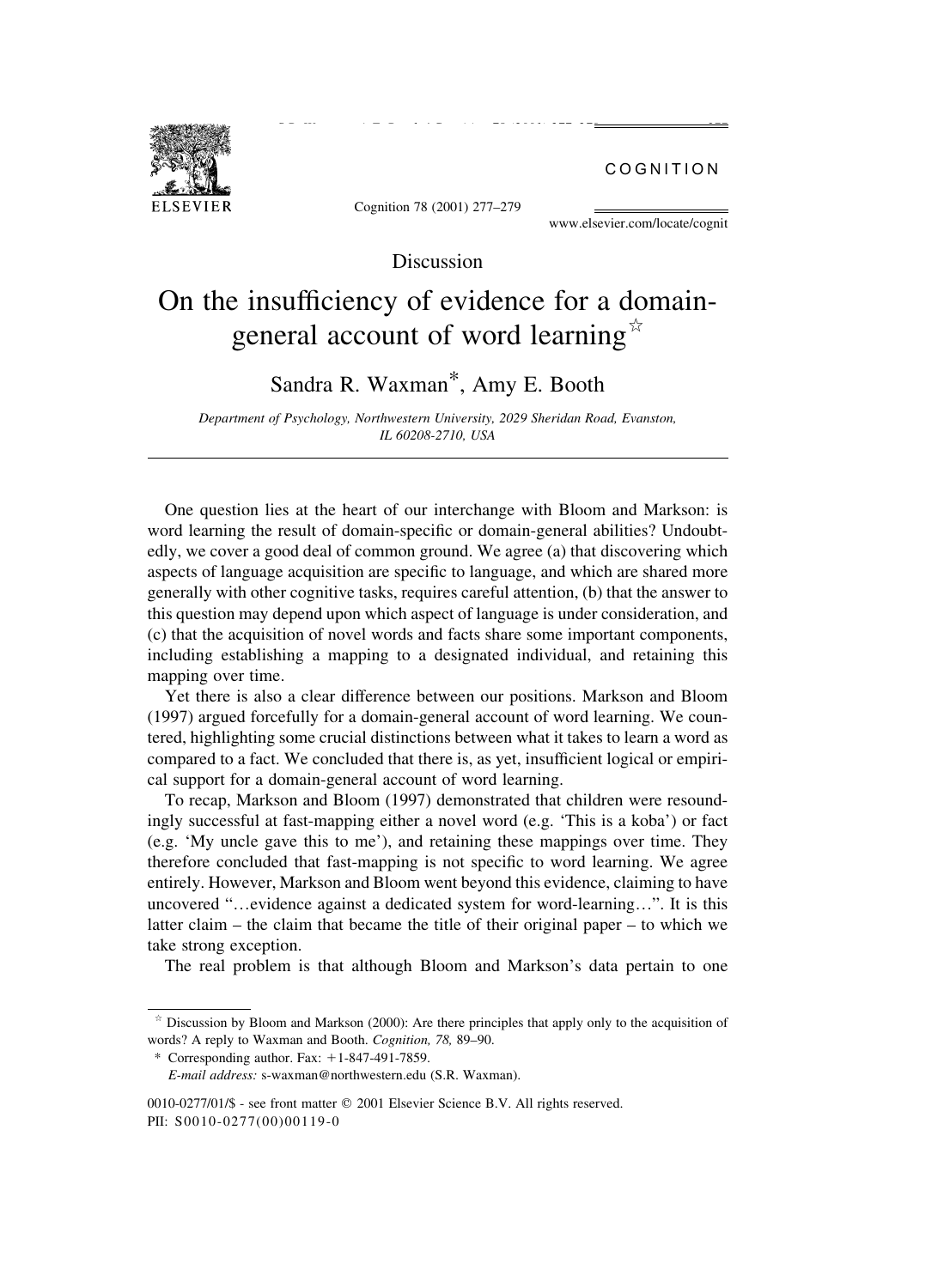component of word learning (fast-mapping), they use it to support a broader claim. This 'slippage' between the scope of their evidence (that fast-mapping is not specific to word learning) and their more sweeping claim (that word learning is the product of domain-general abilities) leads to a position that is logically unwarranted. Evidence for fast-mapping in both the acquisition of words and facts does not constitute evidence that these two domains rest upon the same set of underlying principles. By analogy, discovering that one ingredient (say, beaten egg-whites) is involved in preparing both lemon meringue and spinach soufflé does not warrant the assumption that these two recipes share any other ingredients.

At issue is whether, independent of any shared components, there are also distinct principles invoked in word- and fact-learning. We highlighted one such distinction, related to the crucial difference between the extensions of novel words as compared to facts (Waxman & Booth, 2000). We demonstrated that children spontaneously extend both words and facts beyond the designated individual, but that their patterns of extension in these two domains differ dramatically. Children systematically extend the novel word to include all and only members of the same object category as the designated individual; they extended the novel fact randomly (see Behrend, Kleinknecht, Scofield, & Wilcox, 2000). This sharp contrast between the systematic extension of the word, and the random extension of the fact suggests that there may indeed be principles guiding the acquisition of words that are not invoked in acquiring facts.

Children's extension of facts, however random, also bears on another point. Bloom and Markson (2000) asserted that to compare the extension of a fact, like `my uncle gave this to me', with the extension of a word, it would be more appropriate to use a proper noun (as opposed to a count noun). This is a curious challenge, first because we selected count nouns to replicate and extend Markson and Bloom's original data, and second because there is strong evidence that word-learners systematically restrict the extension of proper names to include the designated individual only (Hall, 1999). This finding, coupled with children's random extension of facts, suggests that children's extension of proper names does indeed differ from their extension of facts.

This brings us to our central point. Acquiring the appropriate extension for novel words is a very different matter than doing so for novel facts. The extension of any novel content word can be determined (roughly) by its grammatical form. This principled pattern of extension does not rely upon previous knowledge about the particular word or particular object to which it has been applied. It is very much an open question whether these mappings between grammatical form and meaning are acquired via language-specific or domain-general principles (Waxman, 1999). In contrast, determining the extension of a novel fact presents a very different picture. This task depends crucially on previous knowledge about the kind of fact (e.g. enduring, generalizable) and the kind of object to which it is applied (e.g. animate or inanimate). This knowledge is likely acquired as part of a domain-general cognitive mechanism.

In closing, our recent paper constitutes a challenge to Bloom and Markson's account. We have argued, on both logical and empirical grounds, that it is premature